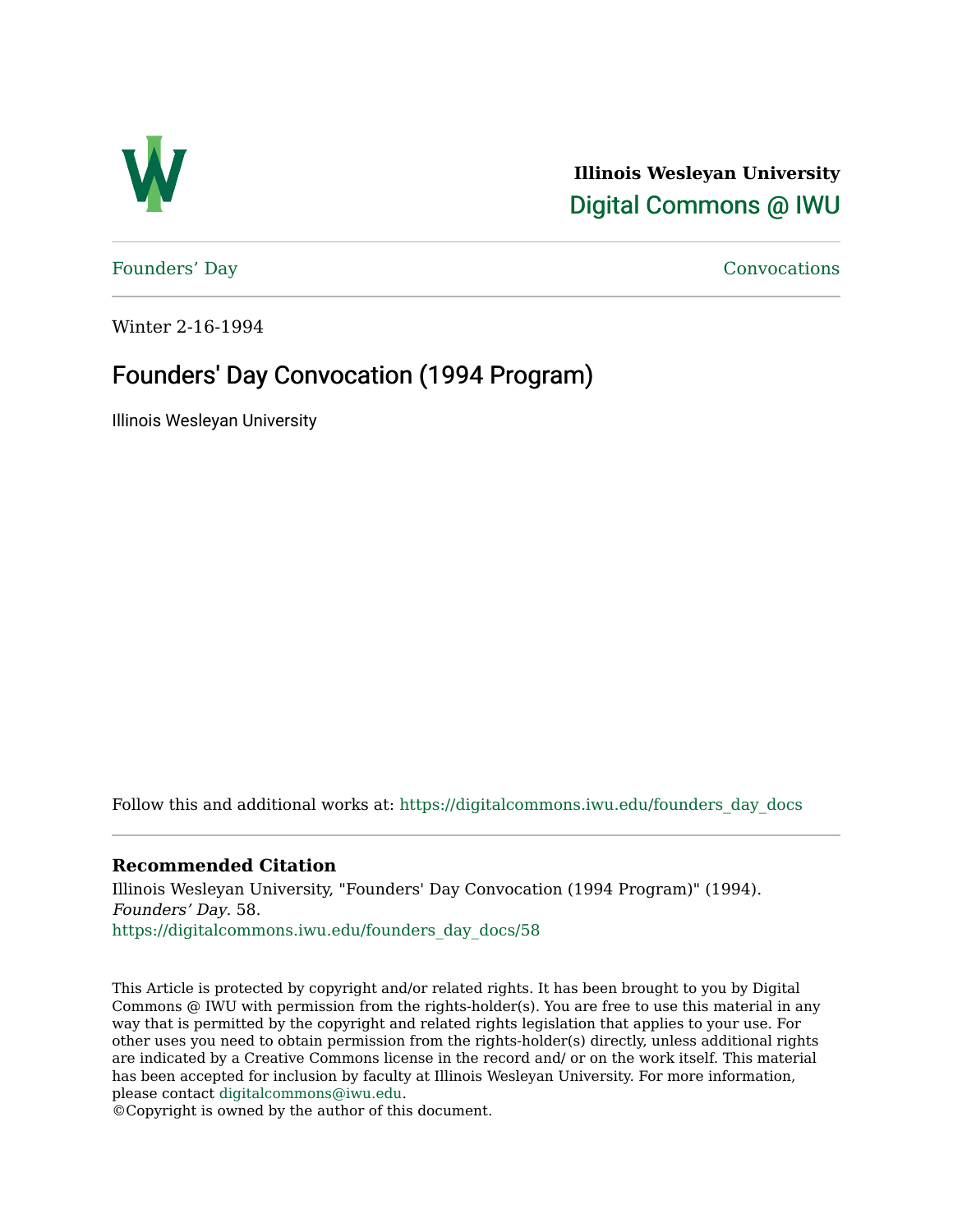

# Founders' Day Convocation

February 16, 1994 11:00 a.m. Westbrook Auditorium, Presser Hall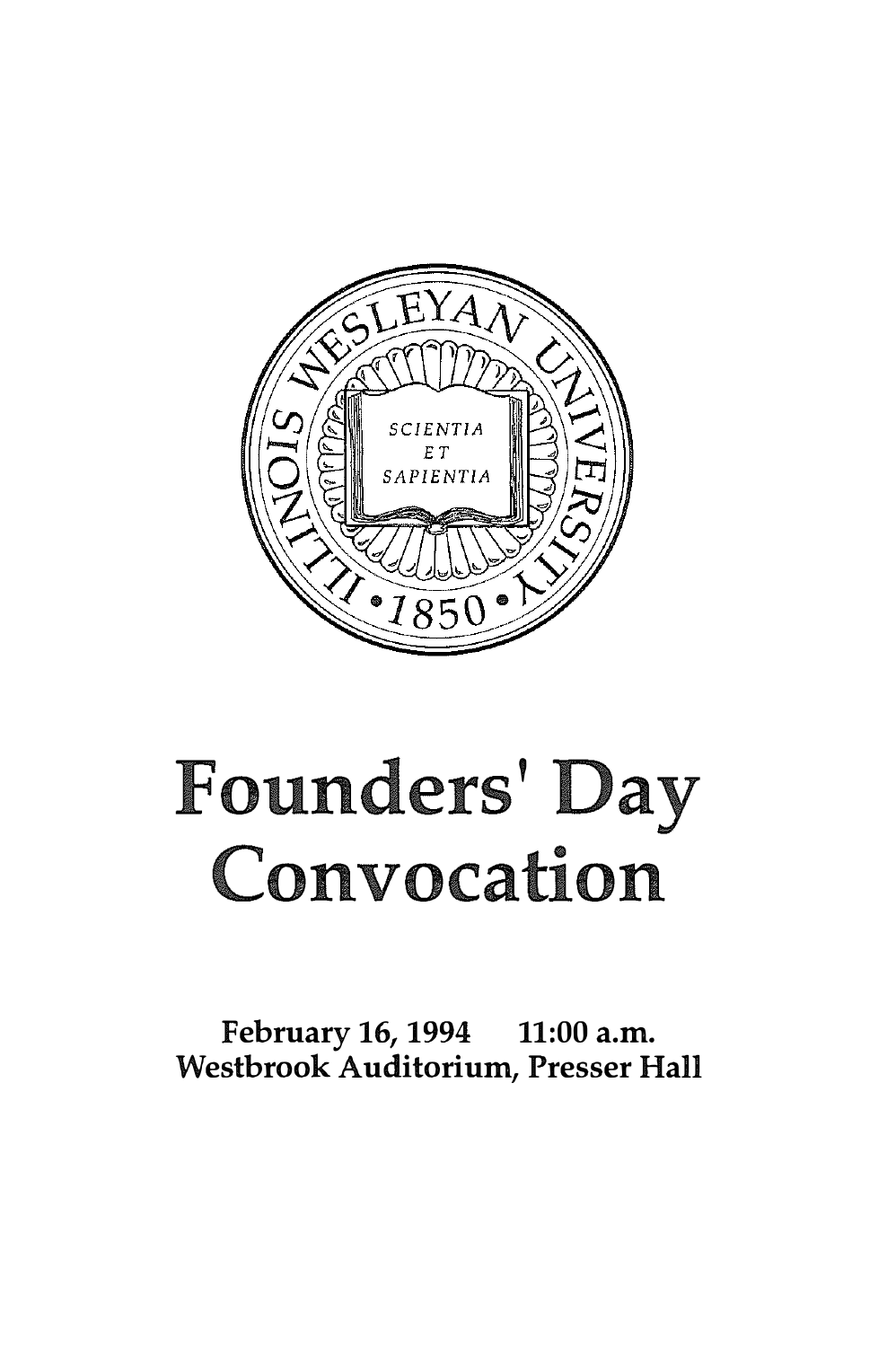

### Helen Thomas

She takes "the vacuum cleaner" approach to covering her news beat: The White House.

That's how one colleague and competitor described Helen Thomas, UPI's White House bureau chief, who has had a "ring-side seat to history" for a half-century since she joined the wire service's Washington bureau in 1943.

ABC News Correspondent Sam Donaldson, who covered the White House from 1977-89, said: "Those of us who had access to the wires were always impressed that Helen, on a day-in and dayout basis, would be, say, 20 minutes ahead of what we knew in the press room."

Thomas, who has covered the White House

since John F. Kennedy's administration, is a familiar personality to millions of television viewers who tune in to presidential news conferences. She typically asks the first question and closes each encounter with her trademark, "Thank you, Mr. President."

Over the years, Thomas has reported many big stories—the Vietnam War, the invasions of Grenada and Panama, and the Persian Gulf War-from the White House vantage point. One of her biggest stories came in 1972, when she was the only print journalist to travel to the People's Republic of China with President Richard Nixon on his historic diplomatic mission.

During Watergate, the political scandal that forced Nixon to resign the presidency, Thomas was the recipient of a string of late-night phone calls from a talkative Martha Mitchell, wife of Attorney General John Mitchell, who was deeply embroiled in the controversy. Mitchell called Thomas with angry stories about how the White House was undermining her husband. A 1990 Washington Post Magazine profile of Thomas observed: "Mitchell's stories were big news-shocking and sensational—and Thomas's already solid career emerged into the limelight. She became not just a reporter but a 'personality."'

Thomas is renowned for her straightforward questions frequently targeted to presidents, politicians, and other pundits. One colleague said her questions are almost like what a housewife in Des Moines would ask." Others characterize them as tough and populist.

Born in Winchester, Ky., in 1920, Thomas is the daughter of Lebanese immigrant parents. She was raised in Detroit and after graduating from Wayne State University landed a job as a copy girl on the now defunct Washington Daily News. Thomas joined UPI in 1943 and for a dozen years wrote radio copy, beginning her work days at 5 a.m. Later she won assignments covering some of Washington's biggest agencies: the Justice Department; FBI; Department of Health, Education, and Welfare; and Congress. She joined UPI's White House bureau in 1961 and was named bureau chief in 1974.

Thomas, a pioneer among women journalists, has won many awards and honors. She was president of the Women's National Press Club and the first woman officer of the National Press Club after it opened its doors to women. Thomas was the first woman officer and president of the White House Correspondents Association. She has received 17 honorary doctorates and is a popular commencement speaker.

NBC News Correspondent Andrea Mitchell, who reported from the White House for seven years, described Thomas this way in the 1990 Washington Post Magazine profile: "The average burnout for a White House correspondent is after one term or at most two terms. No one can do it on a sustained basis, except Helen Thomas."